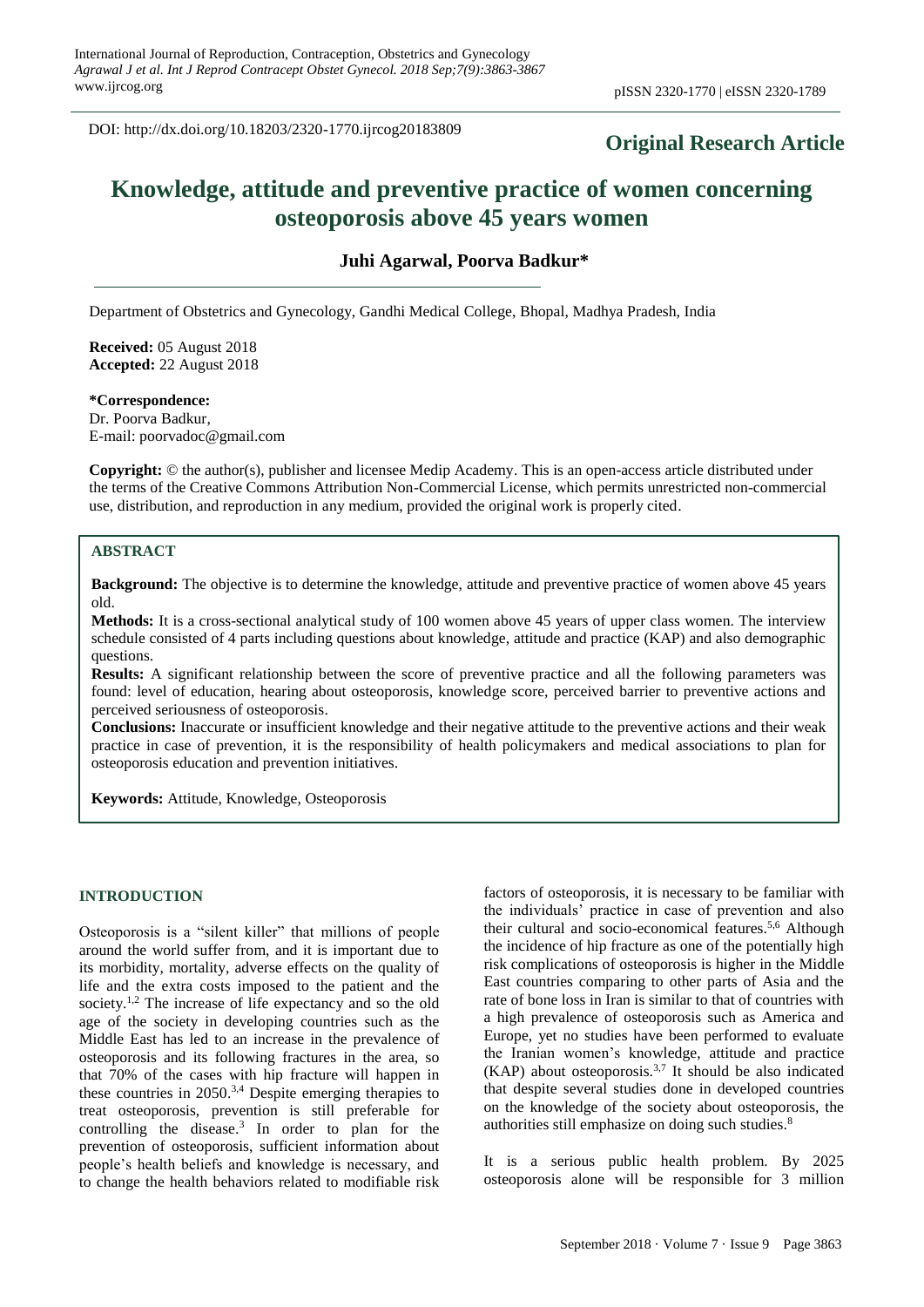deaths. In India 25 million people are estimated to be stricken.<sup>9</sup> Scopus has indexed 90488 documents and we contribute only 1.02%. Sharp contrast between proposed strategy and actual participation.<sup>10</sup> There is a felt need of community specific studies to decrease risk factors.<sup>11</sup> The objective of the present study was to describe postmenopausal women knowledge, beliefs and attitude towards osteoporosis, to examine the relationship between women age, education, employment to knowledge and to examine relationship between, attitude and practices.

# **METHODS**

#### *Study design*

It is a cross-sectional analytical study

#### *Study population*

It involved 100 women in upper class community above 45 years irrespective of any symptoms

### *Sampling technique*

The women were chosen by simple random sampling

Study instrument.

It consists of four parts

- Demographic details
- Question related to knowledge
- Question related to attitude
- Question related to practices

The interview schedule consisted of 4 parts including questions about KAP and also background questions. The content validity of the questionnaire was established by an extensive literature review and an expert panel. Background questions covered demographic, social, and economical status as well as asking whether they had heard about osteoporosis before. There were 21 questions on knowledge consisted of 2 parts for general questions and the ones about risk factors of osteoporosis. A total score for knowledge was obtained by adding the points given for each answer. For each correct answer 1 point, "I don't know" and any incorrect answer zero points were assigned. The questions on attitude included 4 fields as follows: perceived advantages (6 questions), perceived susceptibility (5 questions), perceived seriousness (4 questions) and perceived barriers (4 questions). These questions were scored according to Likert scale, from "5" as "completely agree" to "1" as "completely disagree". Alpha coefficients of the knowledge and attitude scales were .92 and .70, respectively. The questions on practice included 6 domains: taking foods containing calcium, weight bearing exercises, checking bone density, taking estrogen pills daily, and reading about osteoporosis and exposure to sunlight. Dietary calcium intake was assessed utilizing a modification of Kasper et al.<sup>12</sup> We asked about common foods containing calcium and the total amount of received calcium would be calculated according to the meal size, the frequency of consumption and the amount of calcium for each meal.<sup>13</sup> The total amount of calcium intake was categorized into 2 classes: over 1200 mg which meant adequate calcium intake and below 1200 mg i.e. inadequate calcium intake.<sup>14</sup> To evaluate the physical activities, we interviewed the women about doing weight bearing exercises such as running, jumping, jogging, playing volleyball and etc during a week. Then they were categorized into 2 classes: above 90 min of activity and below it in a week.<sup>15</sup> Studies done based on similar criteria, have confirmed the validity of sport self-report.<sup>16</sup> Considering the climate of the area and the geographical latitude, exposure to sunlight for 15 min at least twice a week was considered as enough vitamin D receipt.<sup>17</sup> We tested our hypotheses about the effects of background variables, women's knowledge, and attitudes on their practice score using multivariable analysis. A multiple regression analysis (based on the stepwise variable selection method) was carried out. A probability value (P) of less than  $0.05$  (P< 0.05) was considered to be significant.

# **RESULTS**

Relation of their education with the awareness and practices of osteoporosis-30% of women were illiterate and have no awareness of osteoporosis 20% had elementary education, 12% had high school education, 14% had university or were graduate (Figure 1).



# **Figure 1: Relation of their education with the awareness and practices of osteoporosis-30% of women were illiterate and have no awareness of osteoporosis 20% had elementary education, 12% had high school education,14% had university or were graduate.**

Level of literacy will decide their awareness and preventive practices. Thus, it is very well said that if a woman is educated whole family will be educated and awared. Frequency of the women who recognized the risk factors of osteoporosis correctly-lack of activity (14%), premature menopause (2%), old age (13%) and genetics (8%) were important risk factors (Figure 2). Old-age and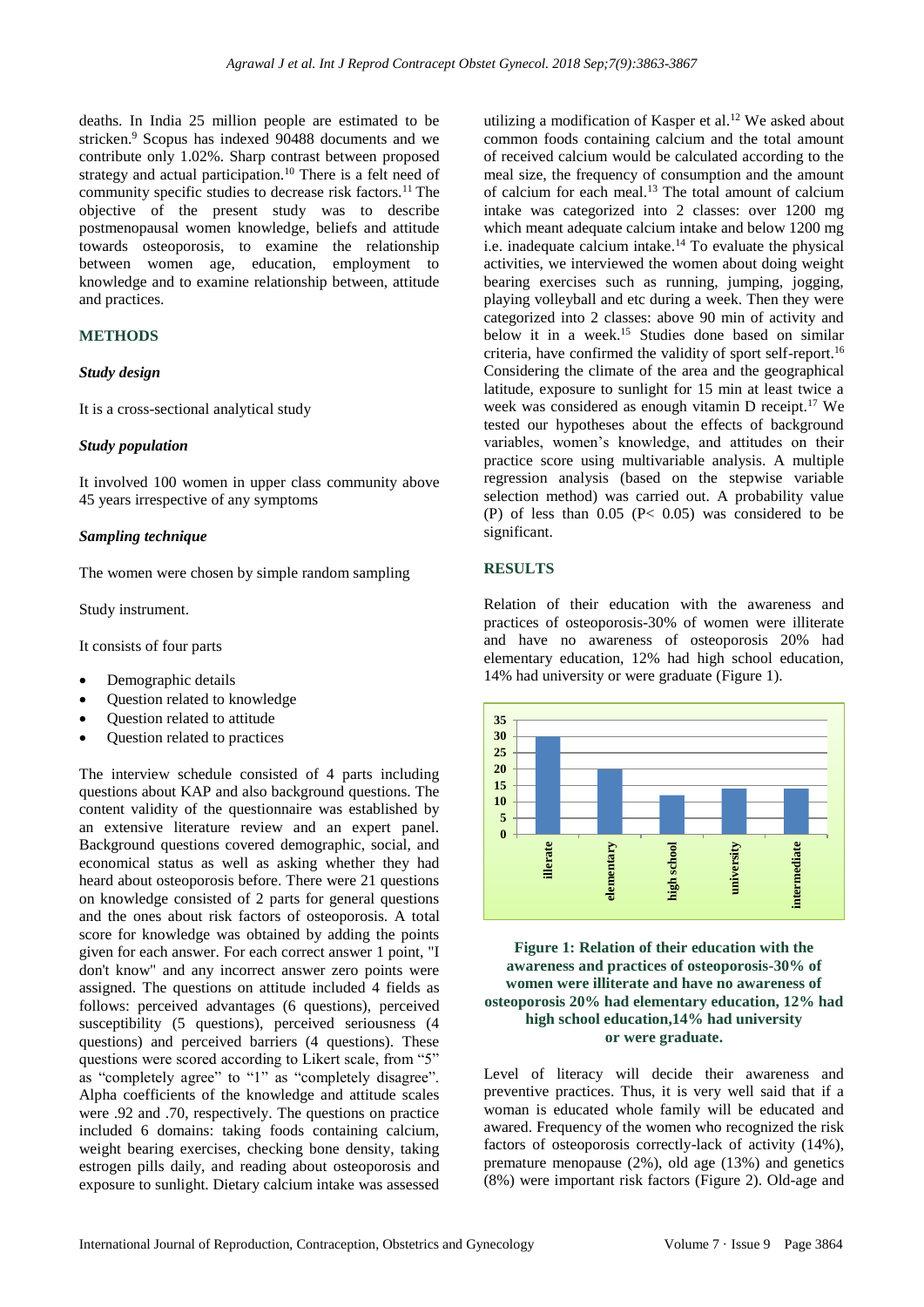lack of activity are directly proportional to each other and premature menopause and genetics are directly proportional to each other.



**Figure 2: Frequency of the women who recognized the risk factors of osteoporosis correctly-lack of activity (14%), premature menopause (2%), old age (13%) and genetics (8%) were important risk factors.**

Source of information for women who have heard about osteoporosis-main source of information was media (15%), next source of information was friends and relatives, 9% were from health staff and rest from other sources (Figure 3).



# **Figure 3: Source of information for women who have heard about osteoporosis-main source of information was media (15%), next source of information was friends and relatives, 9% were from health staff and rest from other sources.**

Media plays a very vital role for awareness among women. Number of women who are practicing preventive activities-76% of women were not practicing preventive measures and only 24% were practicing preventive measures (Figure 4).

Practice and awareness are directly proportional to each other. Factors found to be related to osteoporosis preventive activity-50% were consuming calcium, 30% were exercising, 8% were having sun exposure and rest were having HRT and checking BMD (Figure 5).



**Figure 4: No. of women who are practicing preventive activities-76% of women were not practicing preventive measures and only 24% were practicing preventive measures.**



**Figure 5: Factors found to be related to osteoporosis preventive activity -50% were consuming calcium, 30% were exercising, 8% were having sun exposure and rest were having HRT and checking BMD.**

Frequency of osteoporosis according to the occupation-97% were housewife and 3% were working (Figure 6).



### **Figure 6: Frequency of osteoporosis according to the occupation 97% were housewife and 3% were working.**

# **DISCUSSION**

Out of 100 women 30 were illiterate rest literate,24 knew about osteoporosis and those who knew adopted prevention practices more than 75% didn't know about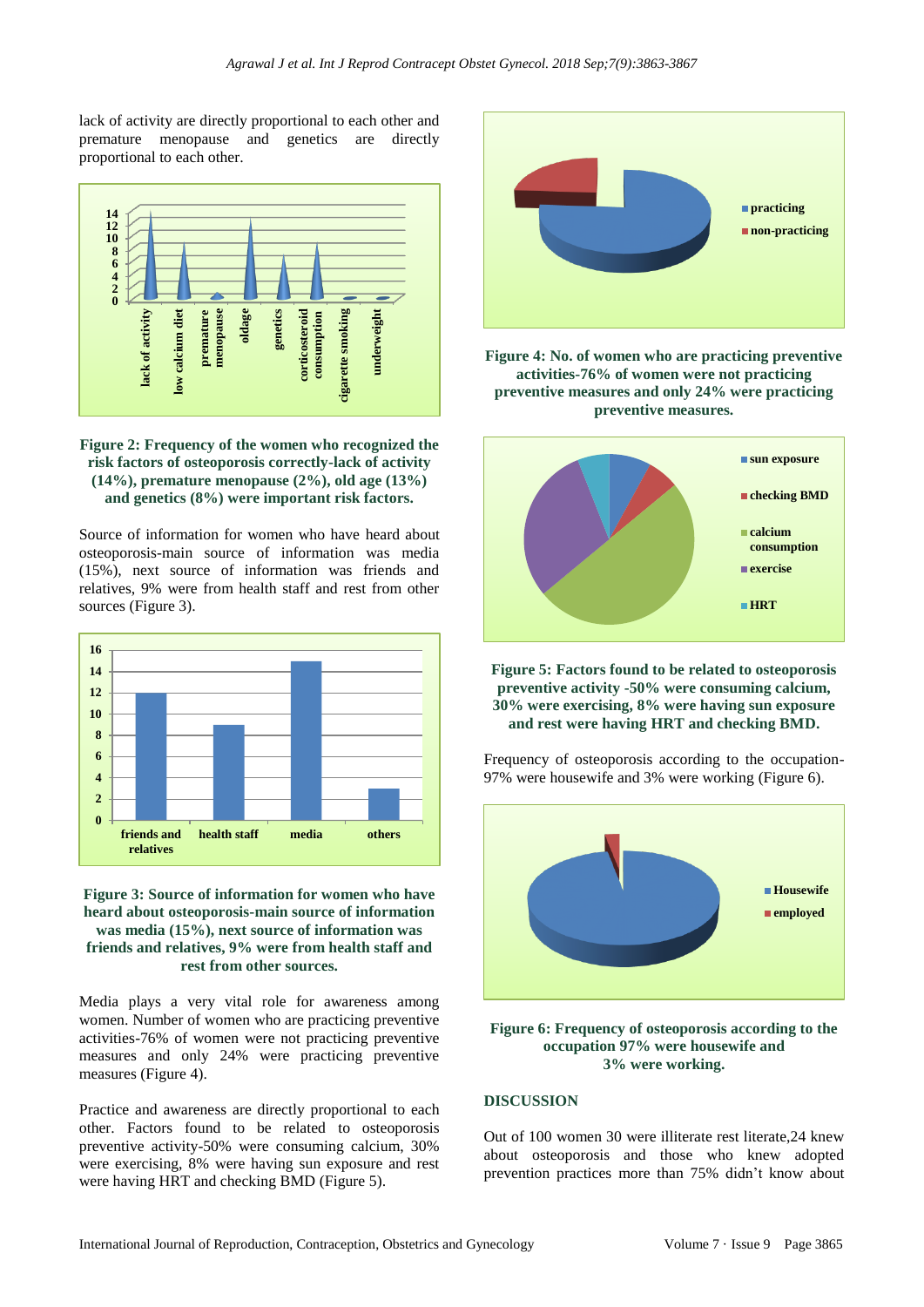osteoporosis. Relation of their education with the awareness and practices of osteoporosis-30% of women were illiterate and have no awareness of osteoporosis. Frequency of the women who recognized the risk factors of osteoporosis correctly-lack of activity, premature menopause, old age and genetics were important risk factors. Source of information for women who have heard about osteoporosis-main source of information was media i.e. 30%. No. Of women who are practicing preventive activities-76% of women were not practicing preventive measures. Commonest risk factor perceived was lack of activity and old age hence inevitable. They didn't know about other risk factors. When there is no knowledge one doesn't look for prevention.

One of the ways to prevent osteoporosis in the society is to use population-based interventional approaches in order to decrease the risk factors of osteoporosis. To do these approaches, it is necessary to have information about the knowledge, attitude, and practice of the society.<sup>17</sup> This is a population- based study with a high participation rate, and the data have been collected through household interviews done by trained interviewers. A study of 447 Taiwanese women (aged 40 years and older) showed that the average score of their knowledge was 35% of the achievable score.<sup>10</sup> This score was 61% for the 20-79-year-old Swedish women and 63% for the 21-60-year-old Turkish. 18,19

Considering the unacceptable knowledge of the studied individuals more attention should be devoted to Information, Education and Communication (IEC) programs concerning osteoporosis. More than 50% of the studied individuals recognized hereditary factors, low calcium consumption, old age, and lack of activities as risk factors. The above results show the necessity of education on the risk factors of osteoporosis; because when there is not enough knowledge about risk factors, one does not consider them as serious threats and so does not look for prevention and treatment.<sup>20,21</sup> In a study conducted in Singapore, 86% indicated low-calcium diet as the risk factor, while 32% of the American women stated corticosteroid consumption. Instead, more than 68% of the Americans indicated low-calcium diet and lack of activities.<sup>22,23</sup>

in a study conducted on 40-95-year-old women in Philadelphia, the perceived barriers showed fairly the lowest agreement and, in a study, performed in Taiwan, the lowest score of attitude was related to the perceived susceptibility.<sup>10,24</sup> Such differences might be due to different cultures or statements. According to the health belief model, the subtraction of perceived barriers to preventive actions from perceived benefits of preventive actions is a source that potentially increases the probability of doing preventive acts.<sup>24</sup> The results of this study indicate that the women's beliefs are completely in contrary to the desired situation that means perceived benefits are stronger than perceived barriers. Therefore, it seems that the resultant of these two beliefs might weaken the preventive practices.

#### **CONCLUSION**

There is need of targeted education and awareness programme for women of age group >45 for prevention of osteoporosis.

*Funding: No funding sources Conflict of interest: None declared Ethical approval: The study was approved by the Institutional Ethics Committee*

#### **REFERENCES**

- 1. Parsons LC. Osteoporosis: incidence, prevention, and treatment of the silent killer. Nurs Clin. 2005;40(1):119-33.
- 2. Melton III LJ. Adverse outcomes of osteoporotic fractures in the general population. J Bone Min Res. 2003;18(6):1139-41.
- 3. Memon A, Pospula WM, Tantawy AY, Abdul-Ghafar S, Suresha A, Al-Rowaih A. Incidence of hip fracture in Kuwait. Int J Epidemiol. 1998;27(5):860- 5.
- 4. Cooper C, Campion G, Melton L. Hip fractures in the elderly: a world-wide projection. Osteopor Int. 1992;2(6):285-9.
- 5. Wallace LS. Osteoporosis prevention in college women: application of the expanded health belief model. Am J Health Behav. 2002;26(3):163-72.
- 6. Varenna M, Binelli L, Zucchi F, Ghiringhelli D, Gallazzi M, Sinigaglia L. Prevalence of osteoporosis by educational level in a cohort of postmenopausal women. Osteoporosis Int. 1999;9(3):236-41.
- 7. Larijani B, Hossein-NA, Mojtahedi A, Pajouhi M, Bastanhagh MH, Soltani A, et al. Normative data of bone mineral density in healthy population of Tehran, Iran: a cross sectional study. BMC Musculoskel Dis. 2005;6(1):38.
- 8. Werner P. Knowledge about osteoporosis: assessment, correlates and outcomes. Osteoporosis Int. 2005;16(2):115-27.
- 9. Yu S, Huang YC. Knowledge of, attitudes toward, and activity to prevent osteoporosis among middleaged and elderly women. J Nurs Res: JNR. 2003;11(1):65-72.
- 10. Green LW, Kreuter MW. Healthprogram Planning: An Educational andcological Approach, New York: McGraw-Hill. J Nurs Res. 2005;11(1):65-72.
- 11. Juby AG, Davis P. A prospective evaluation of the awareness, knowledge, risk factors and current treatment of osteoporosis in a cohort of elderly subjects. Osteopor Int. 2001;12(8):617-22.
- 12. Kasper MJ, Peterson MG, Allegrante JP, Galsworthy TD, Gutin B. Knowledge, beliefs, and behaviors among college women concerning the prevention of osteoporosis. Arch Fam Med. 1994 3(8):696-702.